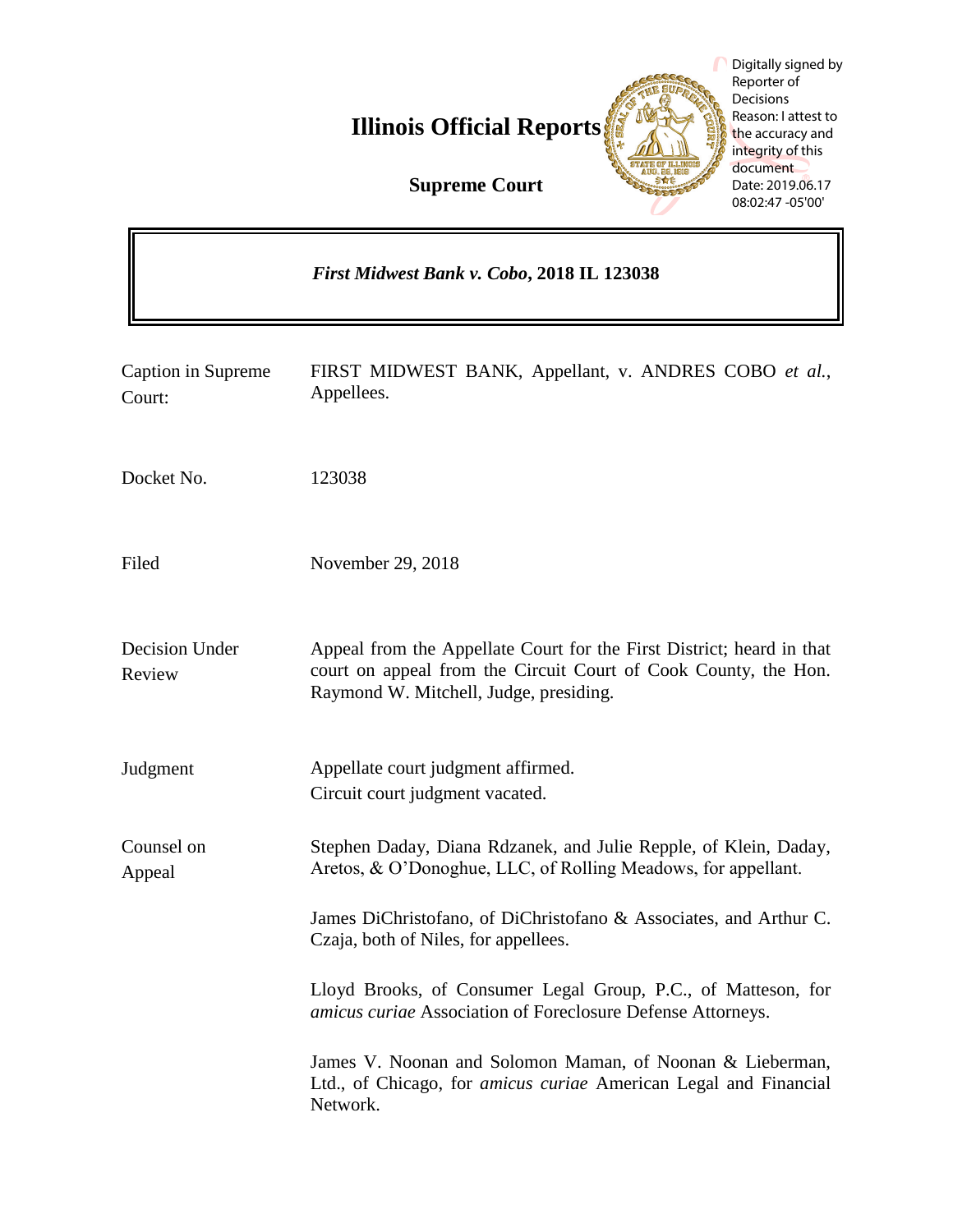Justices JUSTICE GARMAN delivered the judgment of the court, with opinion.

> Chief Justice Karmeier and Justices Thomas, Kilbride, Burke, Theis, and Neville concurred in the judgment and opinion.

## **OPINION**

¶ 1 In Illinois, a plaintiff who voluntarily dismisses a claim has only one opportunity to refile that same claim. Whether two lawsuits assert the same claim does not depend solely on how the plaintiff titles the complaint, however. This issue sometimes requires a judicial determination.

- ¶ 2 In this case, plaintiff First Midwest Bank (First Midwest) sued defendants Andres Cobo and Amy M. Rule for breach of a promissory note. Cobo and Rule responded that First Midwest or its predecessor had already sued them twice for the same breach of the same promissory note: once in a foreclosure suit in 2011 and once in a breach of promissory note suit in 2013. First Midwest claimed that the first lawsuit involved a claim for foreclosure on a mortgage, which is different from a breach of a promissory note.
- ¶ 3 The circuit court of Cook County agreed with First Midwest Bank, but the appellate court reversed. 2017 IL App (1st) 170872. We granted First Midwest's petition for leave to appeal (Ill. S. Ct. R. 315 (eff. Nov. 1, 2017)), and we affirm the appellate court's decision. We hold that a lawsuit for breach of a promissory note asserts the same cause of action as a prior foreclosure complaint when that foreclosure complaint specifically requested a deficiency judgment based on the same default of the same note.

## ¶ 4 BACKGROUND

- ¶ 5 On November 20, 2006, Andres Cobo and Amy M. Rule, the defendants, took out a mortgage on their property located at 625 S. 12th Avenue, Maywood, Illinois, with Waukegan Savings and Loan, SB (Waukegan). This mortgage secured a loan from Waukegan for \$227,500.
- ¶ 6 Five years later, Cobo and Rule defaulted on their loan. Waukegan commenced foreclosure proceedings on December 8, 2011, alleging that defendants had ceased making payments on July 1, 2011. In compensation for the remaining \$214,079.06, plus interest, collection costs, and late fees, Waukegan sought a foreclosure and sale of 625 S. 12th Avenue and a deficiency judgment for the remaining debt against defendants. The complaint named Cobo and Rule as "persons claimed to be personally liable for deficiency." The complaint's requested relief included a "Judgment of foreclosure and sale" and "personal judgment for deficiency, if sought."
- ¶ 7 First Midwest acquired Waukegan's interest in the note and mortgage, and on April 2, 2013, First Midwest voluntarily dismissed the foreclosure suit. It filed a new lawsuit against Cobo and Rule on April 16, 2013, for breach of a promissory note. First Midwest alleged that Cobo and Rule had defaulted on their loan on July 1, 2011, and sought \$251,165.72, which included the \$214,079.06 remaining on the principal plus interest, late fees, and other costs.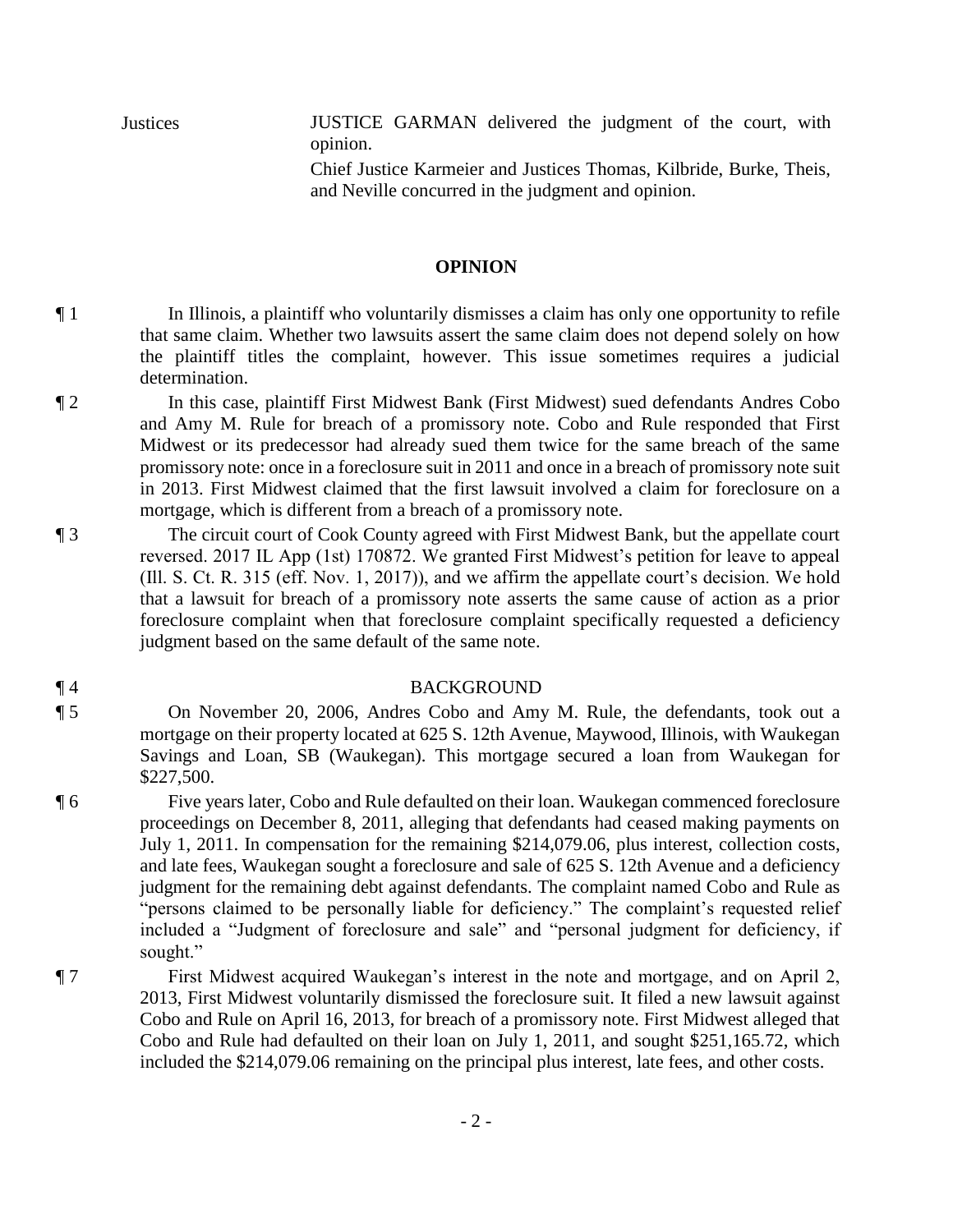- ¶ 8 After another two years the case had not yet proceeded to trial. First Midwest moved to continue the trial date, but on April 3, 2015, the circuit court denied that motion. That same day, First Midwest voluntarily dismissed its suit.
- ¶ 9 Finally on July 30, 2015, First Midwest initiated the lawsuit that provides the basis for this appeal. First Midwest sued Cobo and Rule for breach of a promissory note and unjust enrichment, seeking \$278,838.13, which included the \$214,079.06 principal plus interest, late fees, and other costs.
- ¶ 10 Cobo and Rule moved to dismiss under section 2-619 of the Code of Civil Procedure (Code). 735 ILCS 5/2-619 (West 2016). Citing *LSREF2 Nova Investments III, LLC v. Coleman*, 2015 IL App (1st) 140184, they argued that Illinois's "single refiling rule," which prohibits a plaintiff from refiling the same cause of action more than once, barred First Midwest's claim. Because First Midwest or its predecessor in interest had already filed two lawsuits based on the same mortgage, note, and default, Cobo and Rule asked the court to dismiss the suit.
- ¶ 11 The circuit court denied the motion to dismiss. Relying on *LP XXVI, LLC v. Goldstein*, 349 Ill. App. 3d 237 (2004), the court found that a lawsuit based on a mortgage and a lawsuit based on a promissory note are not the same cause of action. It concluded that the pending lawsuit was the first refiling of the breach of a promissory note action and both of those suits were distinct from the foreclosure suit. The court distinguished *Coleman* because in that case the first lawsuit had reached a final adjudication on the merits but the foreclosure complaint in this case was voluntarily dismissed.
- ¶ 12 Later First Midwest moved for summary judgment. Cobo and Rule reasserted their single refiling rule argument as an affirmative defense. First Midwest moved to strike defendants' affirmative defenses. The circuit court granted First Midwest's motion to strike the affirmative defenses and granted summary judgment, awarding First Midwest \$308,192.56.
- ¶ 13 The appellate court vacated the circuit court's order and dismissed the complaint. 2017 IL App (1st) 170872. It acknowledged that a mortgage and note are distinct contracts, but it found that First Midwest's suit for breach of promissory note and its foreclosure suit arose from the same set of operative facts and thus constitute the same cause of action for the purposes of the single refiling rule. *Id.* ¶ 19. Agreeing with *Coleman*, 2015 IL App (1st) 140184, the court concluded that a foreclosure complaint that seeks a deficiency judgment arises out of both the mortgage and the note. 2017 IL App (1st) 170872, ¶ 22. In response to the circuit court's observation that *Coleman* involved a prior suit that reached a final adjudication on the merits, the appellate court found that final adjudication was a component of *res judicata*, not the single refiling rule. Because First Midwest or its predecessor sued based on the same default of the same note in 2011, 2013, and 2015, the court held that this suit for breach of promissory note was an impermissible second refiling.
- ¶ 14 First Midwest petitioned this court for leave to appeal, and we allowed that petition. Ill. S. Ct. R. 315 (eff. Mar. 15, 2016).
- ¶ 15 ANALYSIS ¶ 16 The circuit court's order under review is a grant of summary judgment in favor of First Midwest. We review a summary judgment order *de novo*. *Schultz v. Illinois Farmers Insurance Co.*, 237 Ill. 2d 391, 399-400 (2010). A court should award summary judgment only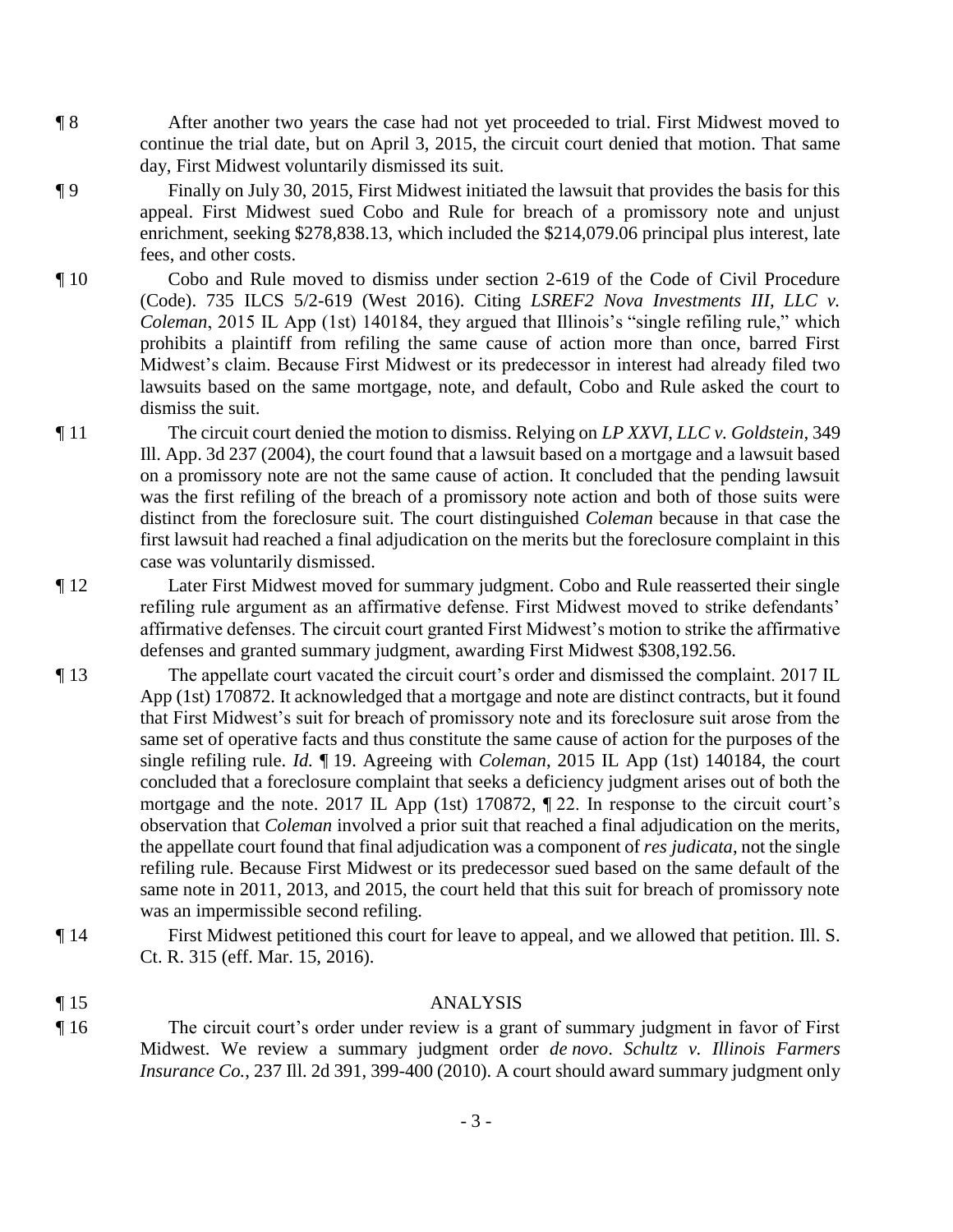if there is no question of material fact and the moving party is entitled to judgment as a matter of law. 735 ILCS 5/2-1005(c) (West 2012). Rule and Cobo raised the same argument in both a section 2-619 motion and as an affirmative defense on summary judgment. We review a motion to dismiss under section 2-619 *de novo*. *Moon v. Rhode*, 2016 IL 119572, ¶ 15.

¶ 17 Defendants Cobo and Rule argue that the court should dismiss First Midwest's complaint based on the single refiling rule. This rule derives from section 13-217 of the Code, which states that, in applicable actions, if

> "the action is voluntarily dismissed by the plaintiff, or the action is dismissed for want of prosecution, \*\*\* the plaintiff, his or her heirs, executors or administrators may commence a new action within one year or within the remaining period of limitation, whichever is greater, after \*\*\* the action is voluntarily dismissed by the plaintiff." 735 ILCS 5/13-217 (West 1994).

In *Flesner v. Youngs Development Co.*, 145 Ill. 2d 252, 254 (1991), this court interpreted this provision to allow "one, and only one, refiling of a claim."

¶ 18 Whether two complaints state the same claim does not depend on how the plaintiff labels the complaint. Although this court has not yet spoken on this issue, multiple districts of the Illinois Appellate Court have agreed to use the same analysis to determine whether two suits assert the same cause of action for the purposes of the single refiling rule as they use for *res judicata*. See, *e.g.*, *Wells Fargo Bank, N.A. v. Norris*, 2017 IL App (3d) 150764, ¶ 21; *Mabry v. Boler*, 2012 IL App (1st) 111464, ¶ 22; *Schrager v. Grossman*, 321 Ill. App. 3d 750, 755 (2000); *D'Last Corp. v. Ugent*, 288 Ill. App. 3d 216, 220 (1997). The appellate court has consistently followed this approach, and we adopt it as well. Therefore, to determine whether two lawsuits assert the same cause of action for purposes of the single refiling rule, we will apply the test for "identity of cause of action" for *res judicata*—the "transactional test."

¶ 19 This test, which we adopted in *River Park, Inc. v. City of Highland Park*, 184 Ill. 2d 290, 311 (1998), treats separate claims as the same cause of action "if they arise from a single group of operative facts." Courts should approach this inquiry " 'pragmatically, giving weight to such considerations as whether the facts are related in time, space, origin, or motivation, whether they form a convenient trial unit, and whether their treatment as a unit conforms to the parties' expectations or business understanding or usage.' " *Id.* at 312 (quoting Restatement (Second) of Judgments § 24, at 196 (1982)).

¶ 20 We agree with Cobo and Rule that First Midwest's two later suits for breach of a promissory note asserted the same cause of action as First Midwest's predecessor's first suit under the mortgage and the note. Both breach of promissory note complaints alleged the same default date, July 1, 2011, as the foreclosure complaint. All three complaints alleged that Cobo and Rule were personally liable for the same \$214,079.06 principal. Most importantly, in the foreclosure complaint from 2011, First Midwest's predecessor expressly sought a deficiency judgment under the note. Although that complaint had only one count, for "FORECLOSURE," it requested as a remedy "a personal judgment for deficiency, if sought." For practical purposes, the request for a deficiency judgment asserted a second claim, this one under the note. First Midwest later sought a remedy under that same note, alleging the exact same default date, in 2013 and again in 2015. The 2015 suit was an impermissible third filing.

¶ 21 First Midwest responds that a foreclosure proceeding is *quasi in rem* but a breach of note proceeding is *in personam*. *ABN AMRO Mortgage Group, Inc. v. McGahan*, 237 Ill. 2d 526,

- 4 -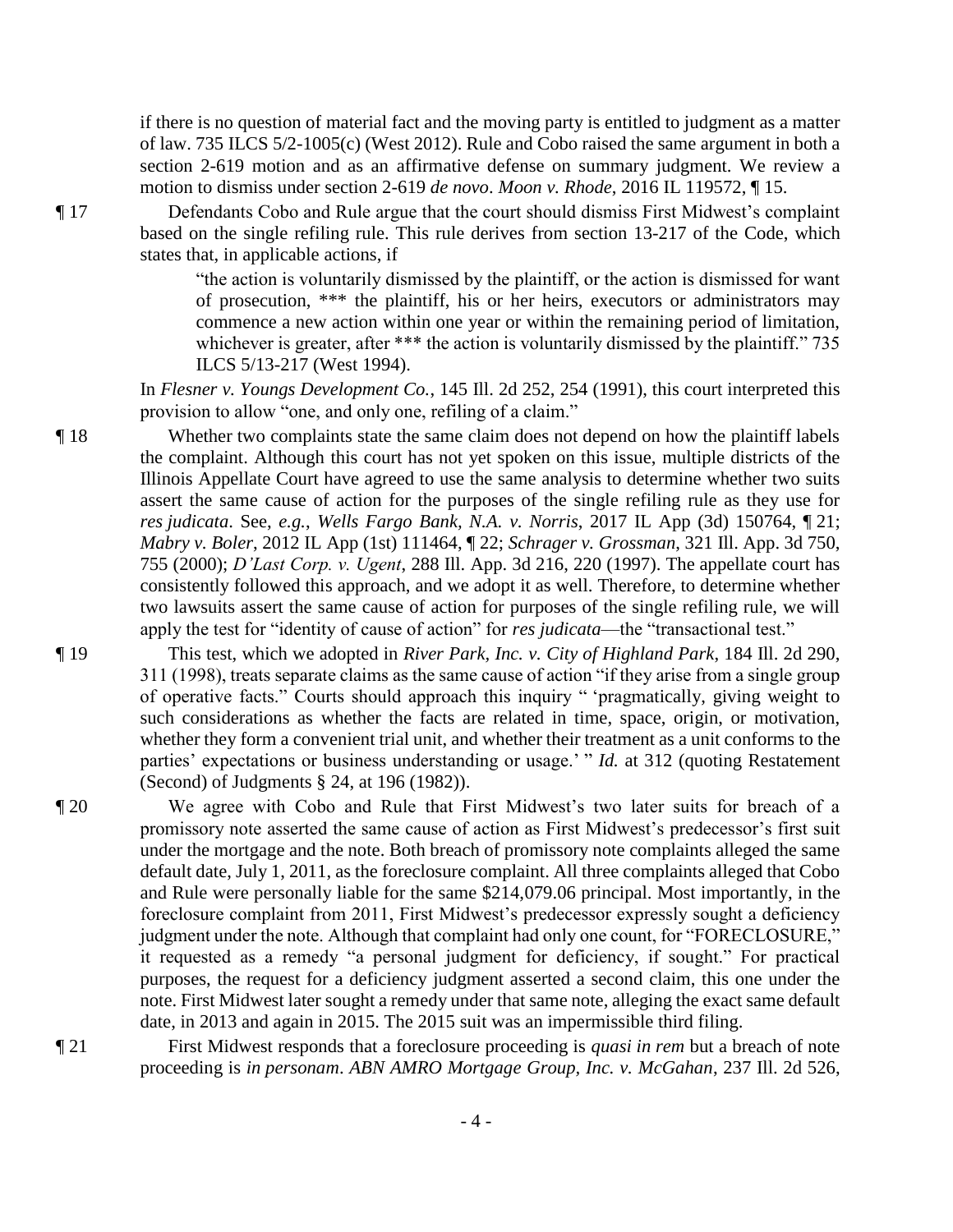535 (2010); *Turczak v. First American Bank*, 2013 IL App (1st) 121964, ¶ 33. It argues that these two distinct proceedings cannot assert the same cause of action. However, the *in personam* nature of the breach of promissory note proceeding is not determinative. The transactional test treats two claims as identical "if they arise from a single group of operative facts, *regardless of whether they assert different theories of relief*." (Emphasis added.) *River Park, Inc.*, 184 Ill. 2d at 311.

¶ 22 First Midwest further objects that all of the facts that the foreclosure complaint shared with the breach of promissory note complaints are included in the form foreclosure complaint that the Illinois Mortgage Foreclosure Law (Foreclosure Law) (735 5/15-1101 *et seq.* (West 2016)) provides. Section 15-1504(a) of the Foreclosure Law provides plaintiffs with a sample foreclosure complaint and instructs plaintiffs how to complete the form. This sample complaint instructs the plaintiffs to attach copies of both the mortgage and the note to the foreclosure complaint, to disclose the names of the defendants alleged to be personally liable for any deficiency, and to specify the total amount due. *Id.* § 15-1504(a). According to First Midwest, using these facts against a plaintiff in the transactional test would be unfair when the Foreclosure Law requires a plaintiff to plead these facts.

¶ 23 This objection is not compelling because no section of the Foreclosure Law requires a plaintiff to seek a deficiency judgment during the foreclosure proceedings. Section 15-1504(b) clearly states that the "foreclosure complaint need contain only such statements and requests called for by the form set forth in subsection (a) of Section 15-1504 as may be appropriate for the relief sought." *Id.* § 15-1504(b). Section 15-1504(a) allows a plaintiff in a foreclosure proceeding to request a "personal judgment for a deficiency, *if sought*." (Emphasis added.) *Id.* § 15-1504(a). Regarding deficiency judgments, section 15-1504(f) states that "the plaintiff *may* have a personal judgment against any party in the foreclosure indicated as being personally liable therefor and the enforcement thereof be had as provided by law." (Emphasis added.) *Id.* § 15-1504(f). This language indicates that, although a plaintiff has the option to seek a deficiency judgment in foreclosure proceedings, it need not.

¶ 24 That the exact language in First Midwest's predecessor's foreclosure complaint was "a personal judgment for deficiency, *if sought*" does not change our analysis. The phrase "if sought" likely results from the complainant closely replicating section 15-1504(a) of the Foreclosure Law. That section provides a sample foreclosure complaint form and instructions on how plaintiffs should complete the form. Section 15-1504(a) begins:

"A foreclosure complaint may be in substantially the following form:

 (1) Plaintiff files this complaint to foreclose the mortgage (or other conveyance in the nature of a mortgage) (hereinafter called 'mortgage') hereinafter described and joins the following person as defendants: (here insert names of all defendants)." *Id.*  $§ 15-1504(a)(1).$ 

Section 1504(a) ends by providing a sample request for relief.

"REQUEST FOR RELIEF

Plaintiff requests:

(i) A judgment of foreclosure and sale.

(ii) An order granting a shortened redemption period, if sought.

(iii) A personal judgment for a deficiency, if sought.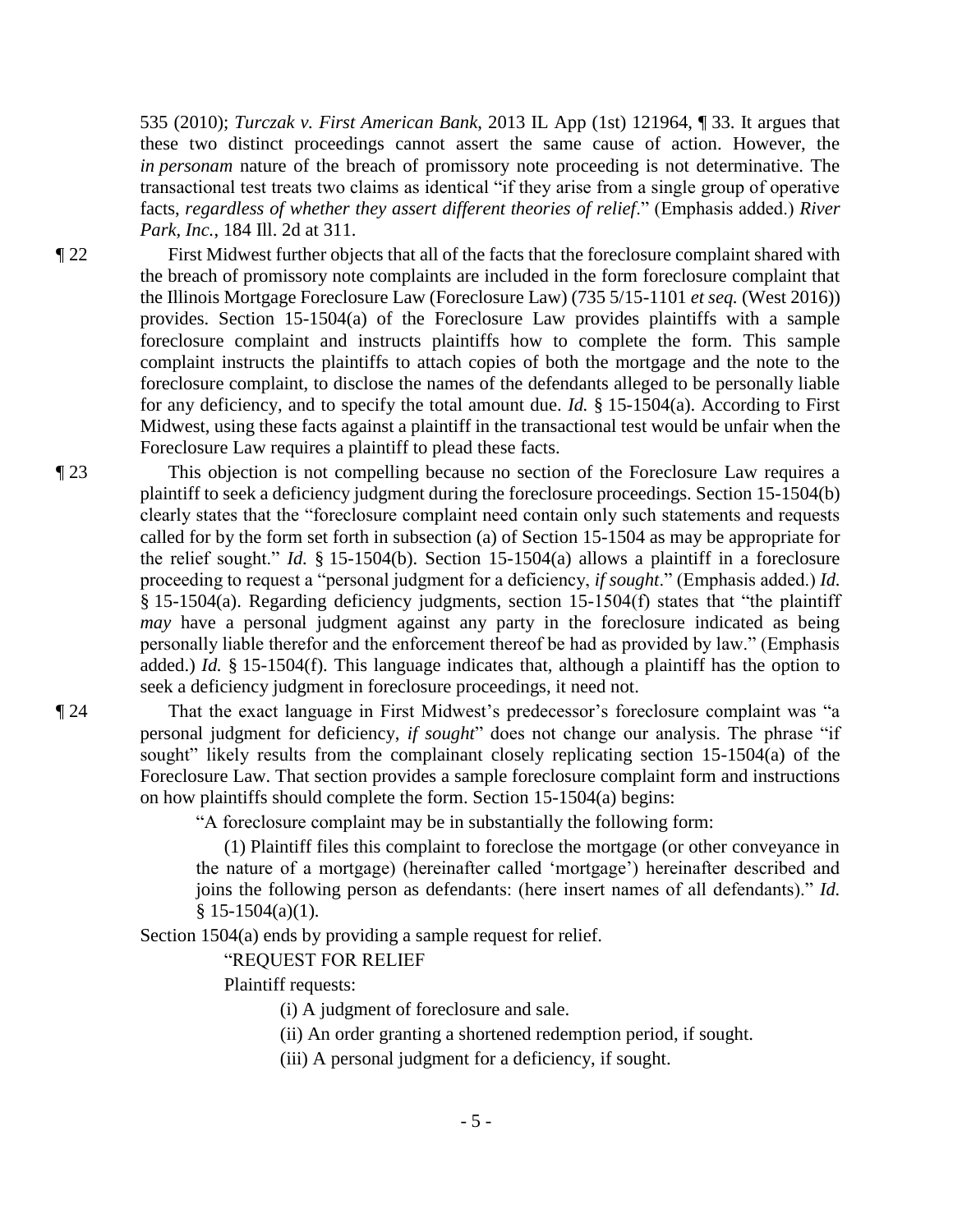(iv) An order granting possession, if sought.

 (v) An order placing the mortgagee in possession or appointing a receiver, if sought.

(vi) A judgment for attorneys' fees, costs and expenses, if sought." *Id.* § 15-1504(a).

First Midwest's predecessor's foreclosure complaint from 2011 was nearly an exact reproduction of this request for relief. Rather than tailor the specific relief requested to the individual case by eliminating the instruction "if sought," First Midwest's predecessor likely transferred this language directly into its complaint. In such circumstances, we decline to find that the complaint did not seek a deficiency judgment.

¶ 25 Alternatively, First Midwest suggests that the phrase "if sought" allows a complainant to reserve that remedy. Purportedly this phrase allows a plaintiff to delay deciding whether to pursue a deficiency judgment until after the foreclosure sale. Without approving of this interpretation, we find that this interpretation would not change our conclusion. If First Midwest's predecessor sought to reserve the possibility that it would recover a personal judgment under the note, then it still invoked that note in the foreclosure complaint and threatened to seek a remedy based on the note. Cobo and Rule became alerted to the possibility that they would need to defend against a claim under the note. First Midwest cannot avoid the single refiling rule by claiming that the first complaint only raised the possibility that it might seek recovery under the note.

¶ 26 Our approach best reconciles the cases on which the parties rely. In *Coleman*, the lender initiated foreclosure proceedings, seeking both to foreclose on the mortgage and to secure a personal judgment against the borrowers for the deficiency. 2015 IL App (1st) 140184. The court foreclosed on the subject property and entered an *in rem* deficiency judgment. Later the plaintiff sued under the promissory note, but *res judicata* barred this suit. The plaintiff had argued that the two claims relied on two separate transactions; the first relied on the mortgage, and the second relied on the note. *Id.* ¶ 9. The appellate court found that the lender in the earlier case relied on both the mortgage and the promissory note because it sought a deficiency judgment in addition to foreclosure. The court concluded that both cases arose from the note, so they arose from the same set of operative facts and *res judicata* barred the second suit. *Id.* ¶ 14. Our analysis closely tracks the *Coleman* court's reasoning and that of the appellate court here (2017 IL App (1st) 170872, ¶ 22).

¶ 27 The circuit court here distinguished this case from *Coleman* because the first lawsuit in *Coleman* reached a final adjudication on the merits. The lender had foreclosed on the borrower's property and actually secured a deficiency judgment before the plaintiff filed another lawsuit to collect under the promissory note. *Coleman*, 2015 IL App (1st) 140184, ¶ 5. In this case, however, neither the foreclosure suit commenced in 2011 nor the suit for breach of promissory note commenced in 2013 reached a final adjudication on the merits. Instead the plaintiff voluntarily dismissed both cases. The circuit court here found that a final adjudication on the merits is a necessary component of *res judicata*, so it rejected defendant's reliance on *Coleman*.

¶ 28 The single refiling rule does not require that the prior lawsuit have reached a final adjudication on the merits. The single refiling rule applies to a variety of circumstances, including when "the action is voluntarily dismissed by the plaintiff, or the action is dismissed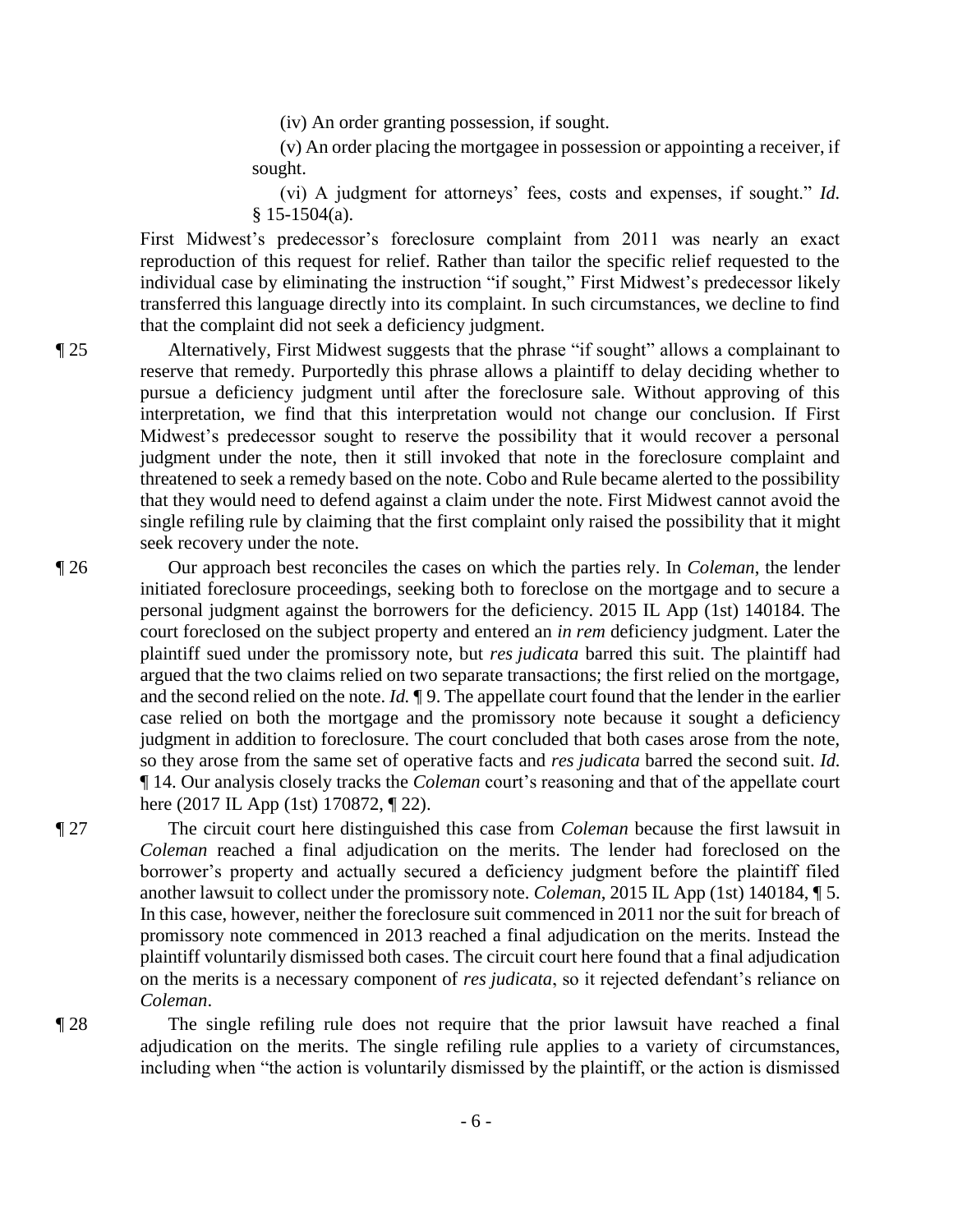for want of prosecution, or the action is dismissed by a United States District Court for lack of jurisdiction, or the action is dismissed by a United States District Court for improper venue." 735 ILCS 5/13-217 (West 1994). In all of these circumstances the earlier litigation necessarily would not have reached a final adjudication on the merits. The single refiling rule is not simply another name for *res judicata*. Instead this rule results from our interpretation of section 13-217. *Flesner*, 145 Ill. 2d at 254. These are two separate doctrines, but the appellate court has applied the *res judicata* test for "identity of the cause of action" in the context of the single refiling rule because it is a convenient test with an established body of case law for determining when two causes of action are the same.

¶ 29 *Coleman* distinguished its facts from those in *Turczak*, 2013 IL App (1st) 121964, and *Goldstein*, 349 Ill. App. 3d 237—both cases on which First Midwest relies. We agree with *Coleman* that both cases are distinguishable. *Coleman*, 2015 IL App (1st) 140184, ¶¶ 22, 26.

- ¶ 30 In *Goldstein*, the defendant and the plaintiff's predecessor executed a mortgage, a promissory note, and a commercial guaranty. 349 Ill. App. 3d at 238. After the defendant defaulted, the plaintiff's predecessor foreclosed on the mortgage and secured a deficiency judgment. After acquiring the predecessor's interest, the plaintiff sued under the guaranty. *Id.* at 239. The appellate court found that *res judicata* did not bar the plaintiff's suit because the mortgage, note, and guaranty were all separate transactions. *Id.* at 241.
- ¶ 31 The appeal in *Goldstein* resulted from a guaranty specifically waiving any "one action" or "anti-deficiency" defense and any " 'other law which may prevent [plaintiff] from bringing any action, including a claim for deficiency, against [defendant], before or after [plaintiff's] commencement or completion of any foreclosure action.' " *Id.* at 238. Thus, *Goldstein* is distinguishable because it arose from the defendant's guaranty that specifically waived the sort of argument that Cobo and Rule raise here.

¶ 32 Moreover, *Goldstein* did not address a situation in which the lender sought a remedy under the same instrument in three separate suits. The first complaint in *Goldstein* did not seek a remedy under the guaranty. The court explicitly found that "defendant's rights under the guaranty were not placed in issue or adjudicated" in the prior litigation. *Id.* at 241. Unlike in *Goldstein*, in this case the litigants' rights under the note were at issue in all three proceedings.

- ¶ 33 In *Turczak* the defendant bank had already secured a default judgment against the plaintiffs for breaching a promissory note that accompanied a mortgage. When the plaintiffs later sought to sell their property to satisfy their debts to both the defendant and a second lender, the defendant bank claimed that its consent was required because it still had an enforceable mortgage on that property. *Turczak*, 2013 IL App (1st) 121964, ¶¶ 7-8. The defendant bank demanded that the plaintiffs pay \$6000 before it would consent to the sale. *Id.* ¶ 8. Later, the plaintiffs alleged that the defendant bank's mortgage was not enforceable because the default judgment based on the promissory note created a *res judicata* bar to any attempt to enforce the mortgage. The plaintiffs sued the defendant bank, claiming that it violated the Consumer Fraud and Deceptive Business Practices Act (815 ILCS 505/1 *et seq.* (West 2008)) by pretending to have an enforceable mortgage when it did not. *Turczak*, 2013 IL App (1st) 121964,  $\P$ 10.
- ¶ 34 The appellate court rejected the plaintiffs' argument. It found that the defendant bank's mortgage had remained enforceable despite the prior default judgment. *Id.* ¶¶ 27-29. The court explained that a lender may sue under the mortgage and the note consecutively or concurrently. *Id.* 131. Because the defendant had sought only a default judgment in its earlier lawsuit, no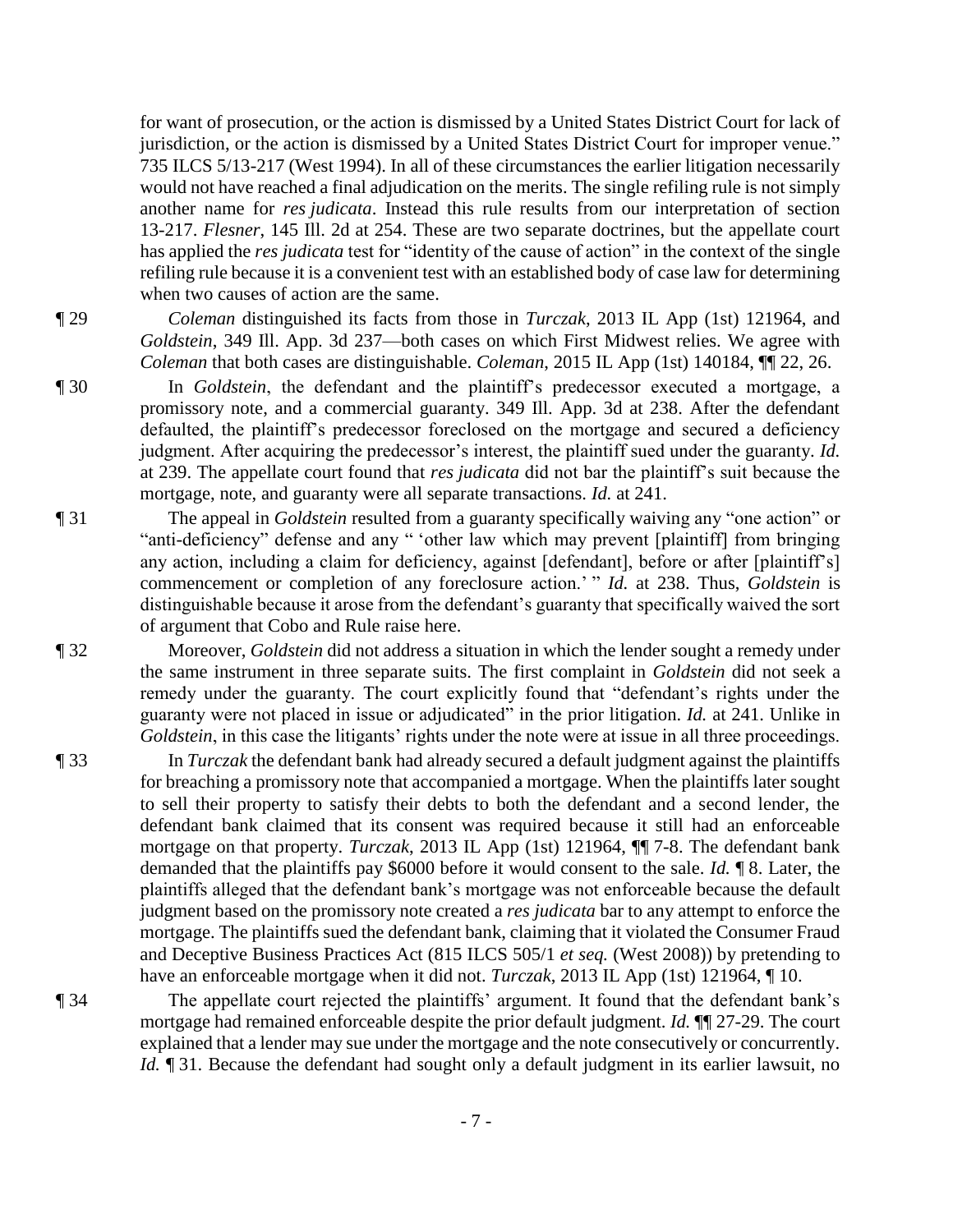prior action adjudicated the parties' rights under the mortgage, and that mortgage remained enforceable. *Id.* ¶ 36.

- ¶ 35 First Midwest's reliance on *Turczak* is misplaced. The key component that was missing in *Turczak*—a prior lawsuit seeking to adjudicate the parties' rights under the disputed instrument—is present in this case. In *Turczak* the defendant bank had sought only a default judgment in the earlier litigation. *Id.* ¶¶ 27-29. It did not seek to foreclose on the mortgage, so the mortgage remained enforceable. Here First Midwest's predecessor sought remedies under both the mortgage and the note.
- ¶ 36 Notably, both *Goldstein* and *Turczak* relied on *Farmer City State Bank v. Champaign National Bank*, 138 Ill. App. 3d 847, 852 (1985), to demonstrate that a plaintiff may pursue remedies under a mortgage and a note either consecutively or concurrently. *Goldstein*, 349 Ill. App. 3d at 242; *Turczak*, 2013 IL App (1st) 121964, ¶ 29. First Midwest argues that this court must overturn *Farmer City* to find in favor of Cobo and Rule here.
- ¶ 37 We need not overturn *Farmer City* to rule in Cobo and Rule's favor. Consistent with *Farmer City*, we find that lenders may pursue a claim under the mortgage and note either consecutively or concurrently.<sup>1</sup> First Midwest's predecessor sought relief under the mortgage and note concurrently, and we do not hold that any part of the complaint was inappropriate at the time it was filed. Conversely, if First Midwest's predecessor had sought a remedy only under the note, it could seek a remedy under the mortgage later. *Turczak*, 2013 IL App (1st) 121964, ¶¶ 27-29. However, a lender may not assert a claim under the mortgage and the note concurrently by seeking a foreclosure and a deficiency judgment and then assert a claim under the note consecutively twice more.
- ¶ 38 First Midwest warns that this approach will have harmful consequences. Many notes or mortgages incorporate or reference a variety of other legal instruments. Sometimes a note is secured through multiple mortgages. Often a third party acts as a guarantor. The lender and the borrower frequently enter into loan modification agreements. First Midwest warns that if we rule against it, the court will limit the available remedies and require lenders to file one suit under all possible instruments.
- ¶ 39 By focusing on the remedy sought we avoid the consequences that First Midwest raises. First Midwest is correct that foreclosure complaints often share many facts with other lawsuits that a lender might bring. These shared facts, however, are not necessarily "operative facts" under the transactional test. *River Park, Inc.*, 184 Ill. 2d at 311. A plaintiff seeking to foreclose on a mortgage puts the note at issue and makes those facts "operative" only if the plaintiff also seeks to adjudicate the parties' rights under the note. Moreover, the Foreclosure Law explicitly states that "foreclosure of a mortgage does not affect a mortgagee's rights, if any, to obtain a personal judgment against any person for a deficiency." 735 ILCS 5/15-1511 (West 2016). Nothing in this opinion contradicts that statutory provision.<sup>2</sup> Because we do not hold that the

 $\overline{a}$ 

<sup>&</sup>lt;sup>1</sup>For a helpful discussion of the historical difference between the deficiency judgment as a form of legal relief and the foreclosure as a form of equitable relief, see Elizabeth Martin, Note, *Getting a Second Bite at the Apple: The Res Judicata Exception for Seeking Foreclosure Deficiencies in Illinois*, 2016 U. Ill. L. Rev. 2271, 2275-80 (2016).

<sup>2</sup> In *United Central Bank v. KMWC 845, LLC*, 800 F.3d 307 (7th Cir. 2015), the Seventh Circuit referenced an old Illinois rule prohibiting a lender from suing under the mortgage when a statute of limitations or other procedural rule barred a suit under the note. Without approving of the Seventh